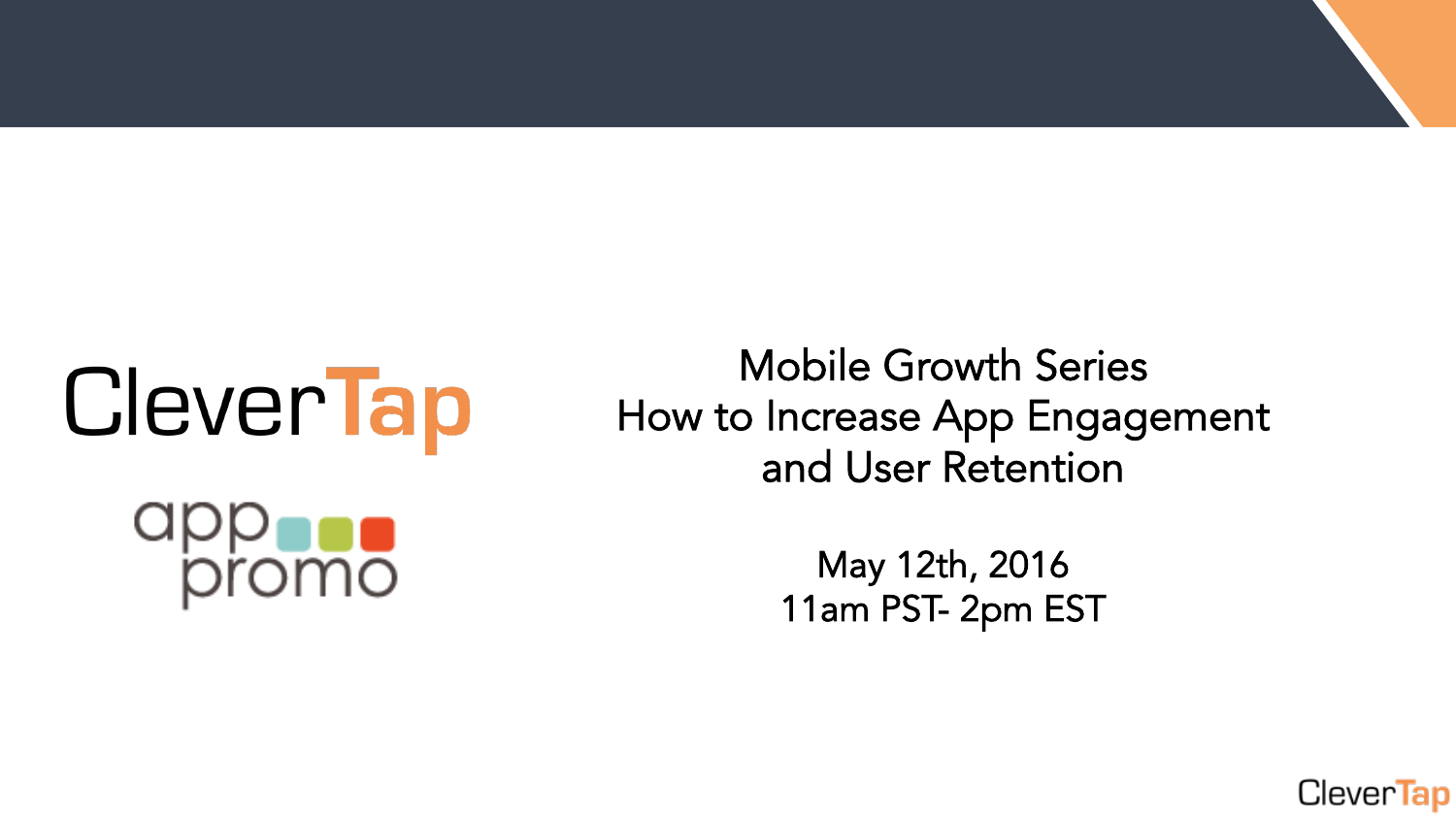Moderator: Arkady Fridman

- Gary Yentin, CEO for App Promo
- Paul Brody, Chief Product Officer for CleverTap
- Shawnee Swarengin, VP Content Marketing CleverTap

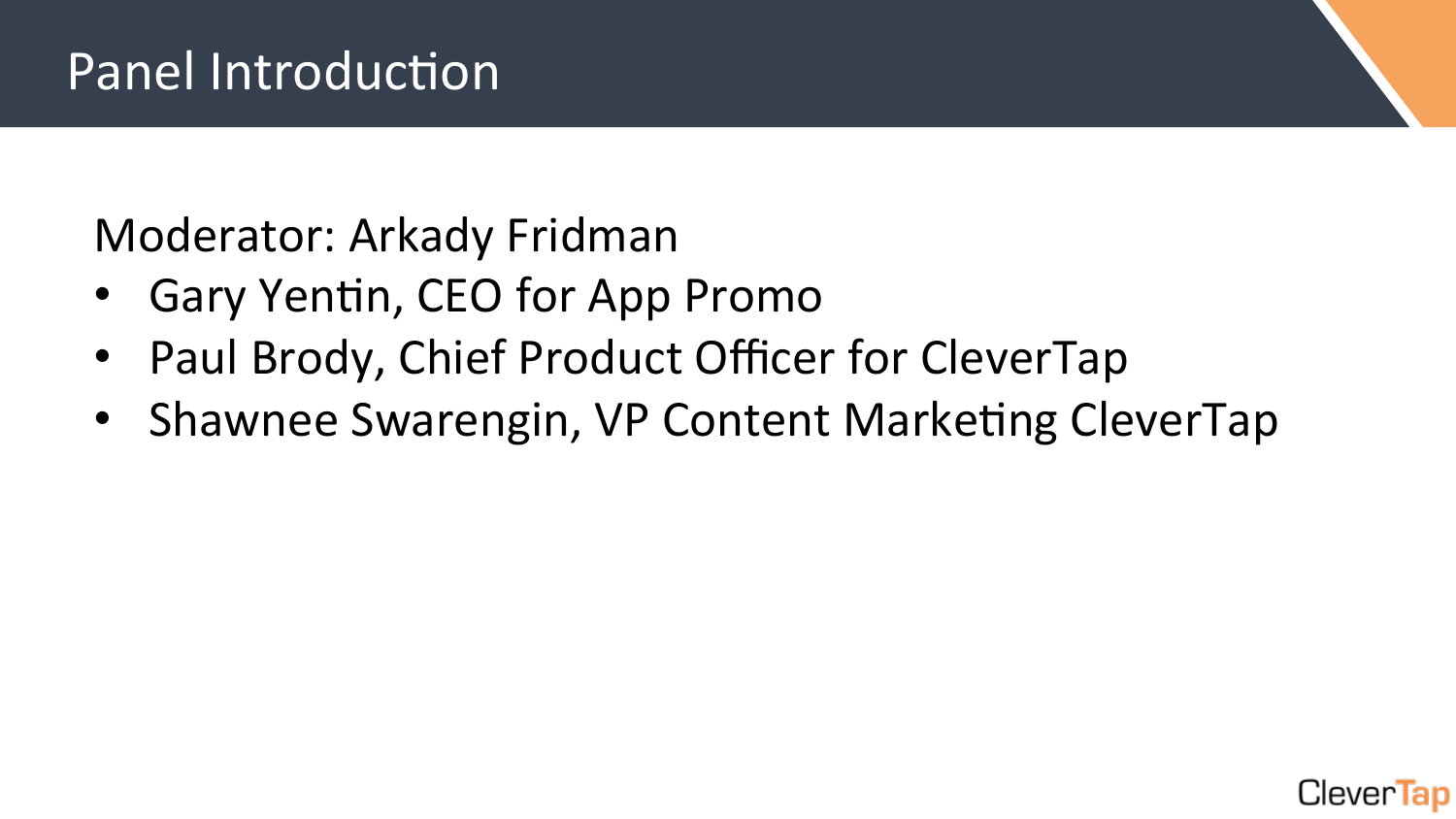## Today's app economy is ultra competitive. Currently, there are over **800MM** \* user star **ratings**, and over **30MM** mobile applications worldwide in the iOS and Google Play App Stores

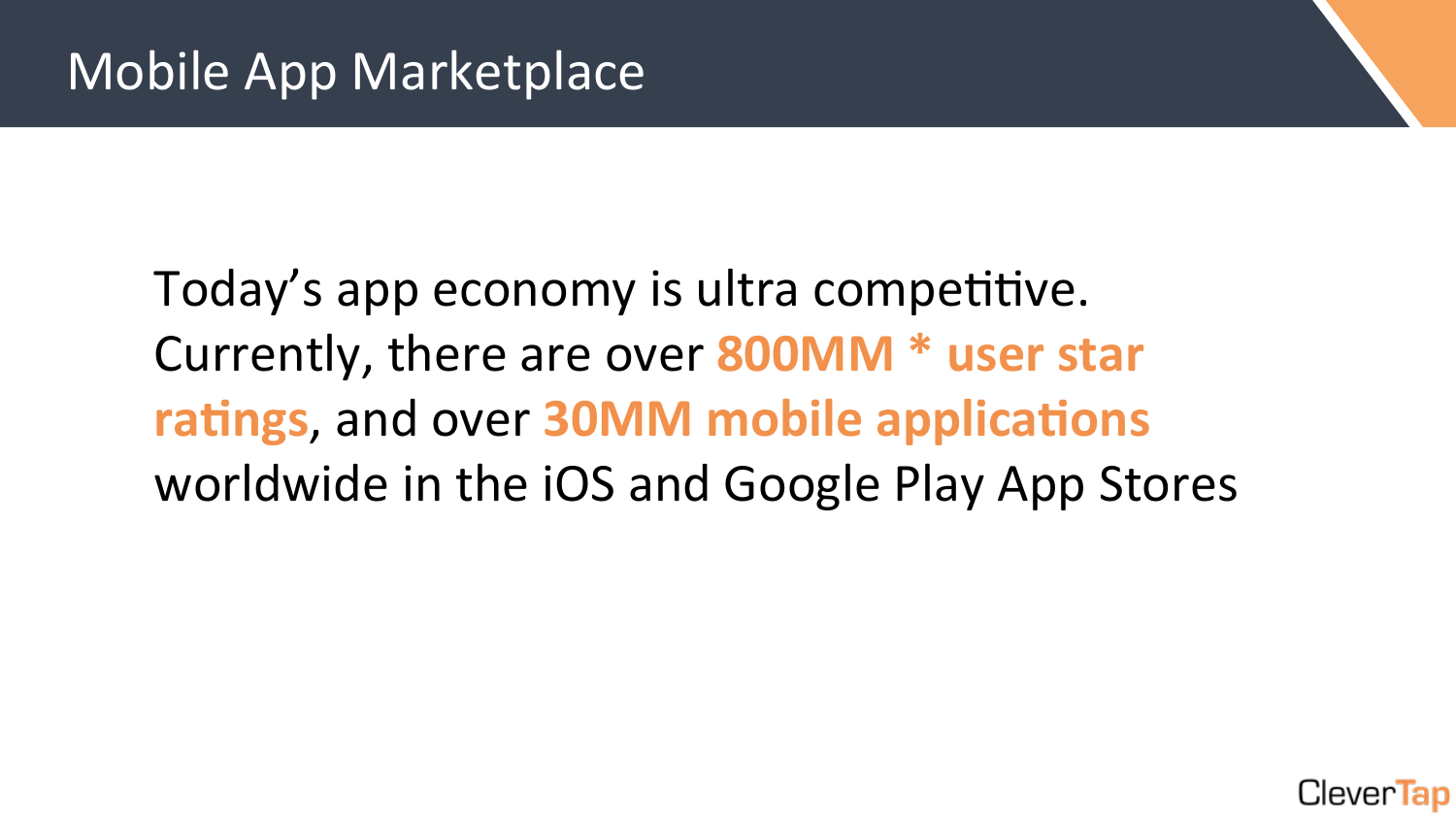Getting your app discovered and downloaded is even harder. Over 80% of apps downloaded are **only used once!** Keeping people coming back to your app is the key to your business success and driving retention for your app.

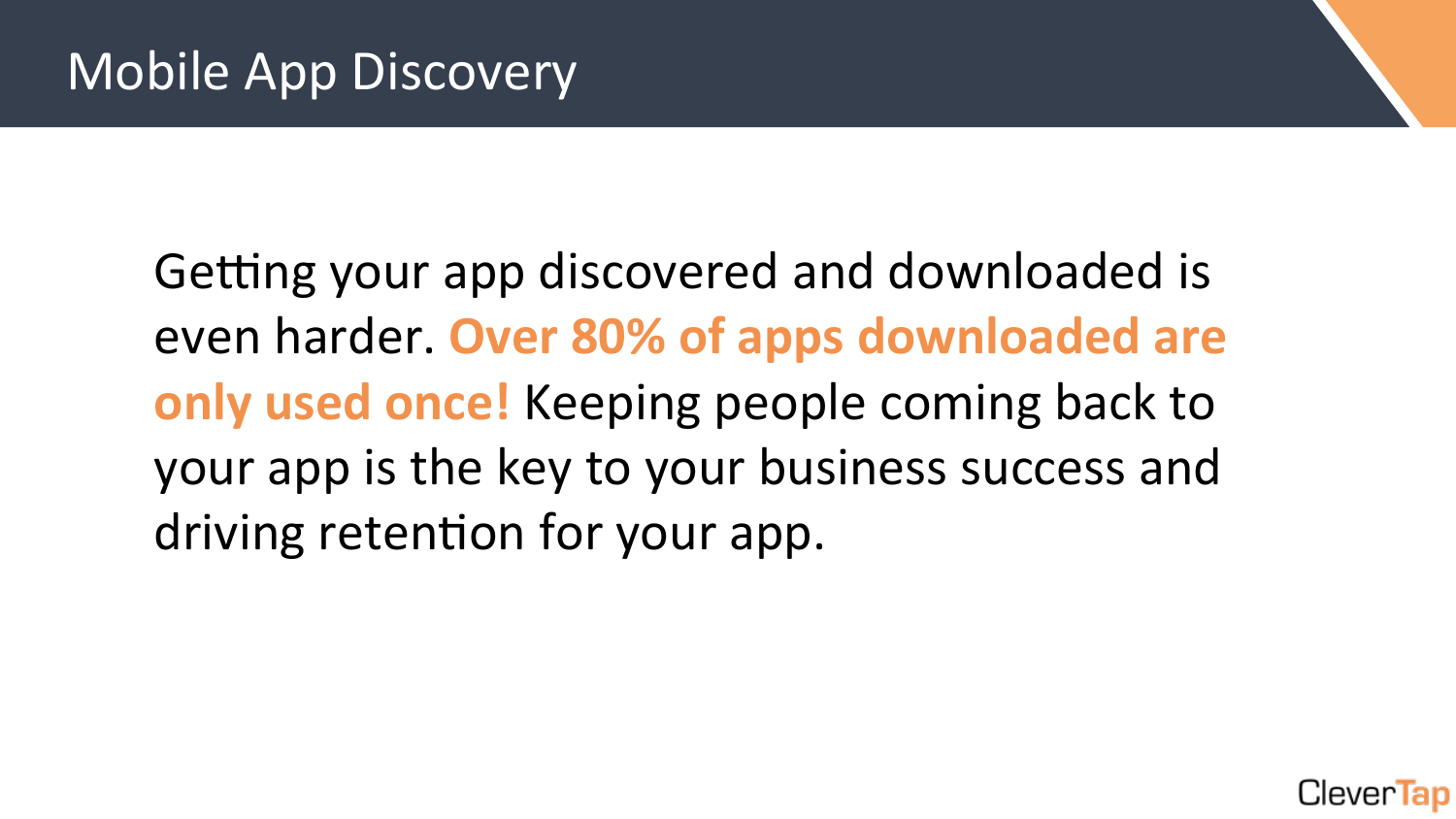### What best practices and tips do you recommend for building a successful mobile app?

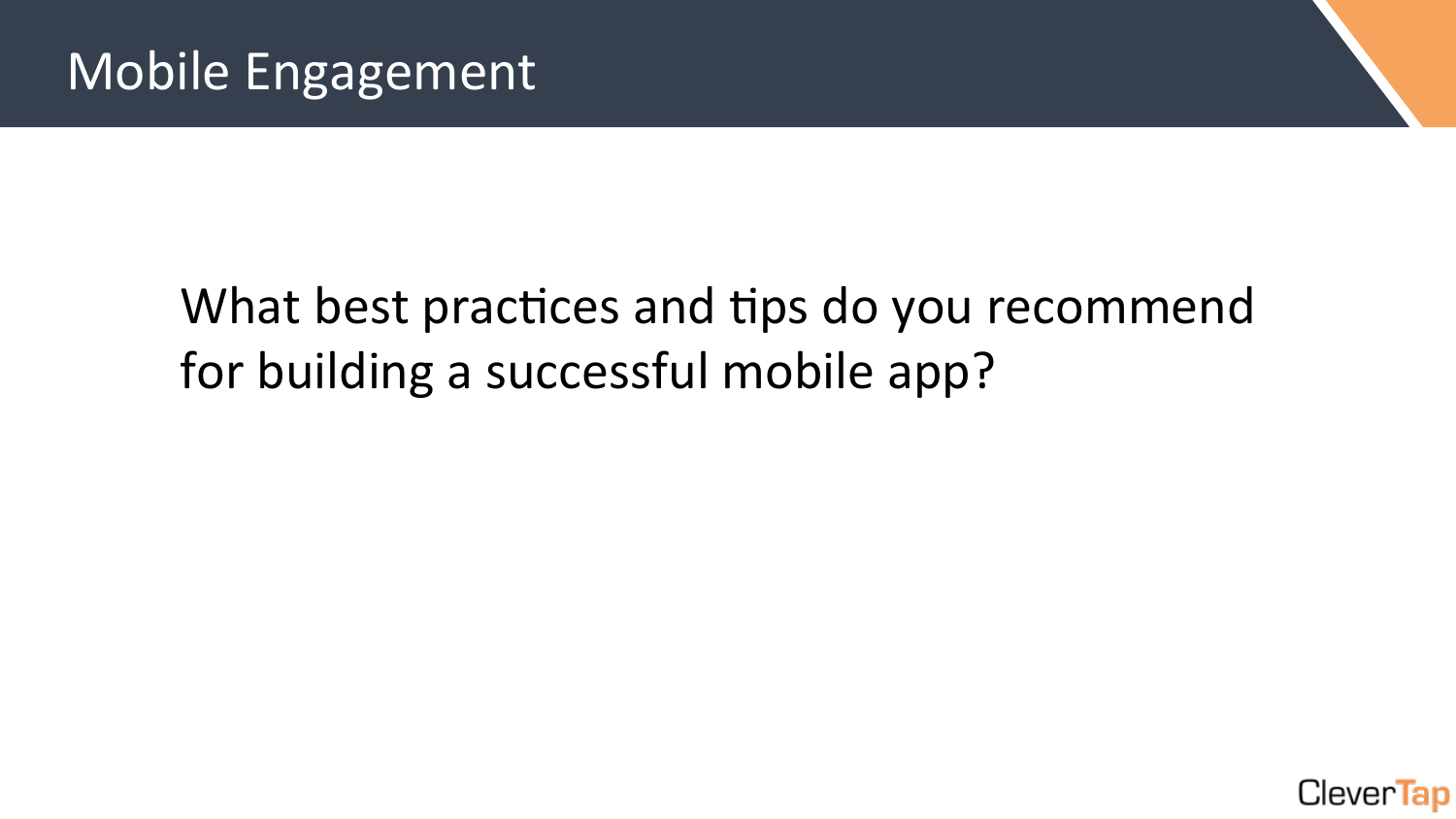#### Six Key Development Tips

- 1. Have a clear vision of your product
- 2. Identify a qualified developer to build your app
- 3. A/B Test your app prior to launch
- 4. Beta launch your app first in a few test countries
- 5. Use social media to drive engagement for your app
- 6. Track user data and continue to tweak mobile app over time

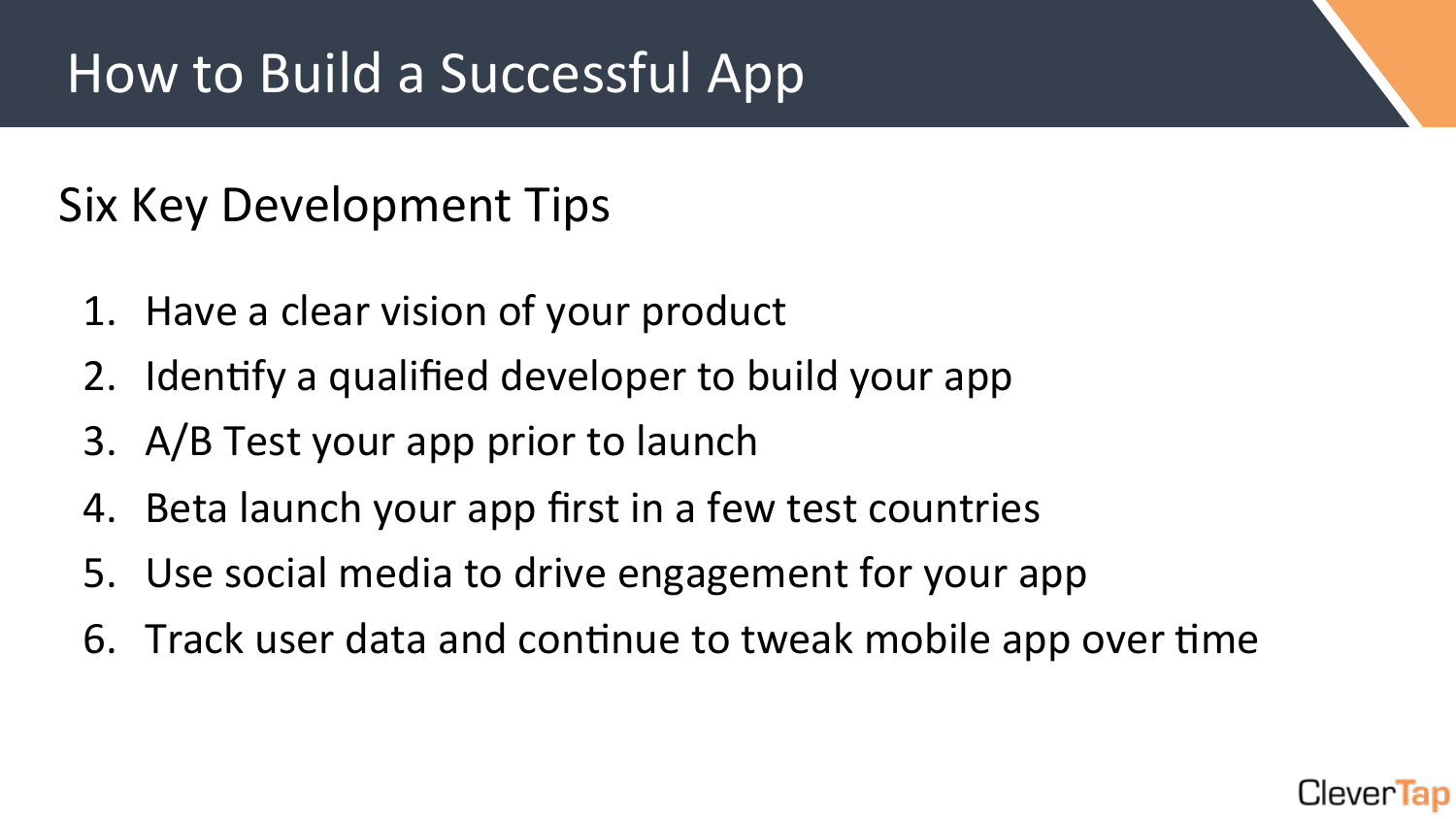## Only 25% of digital business professionals feel they update their apps frequently enough to keep up with user expectations. Operating system (OS) and device upgrades break apps if they're not updated.

*Forrester Feb 2016* 

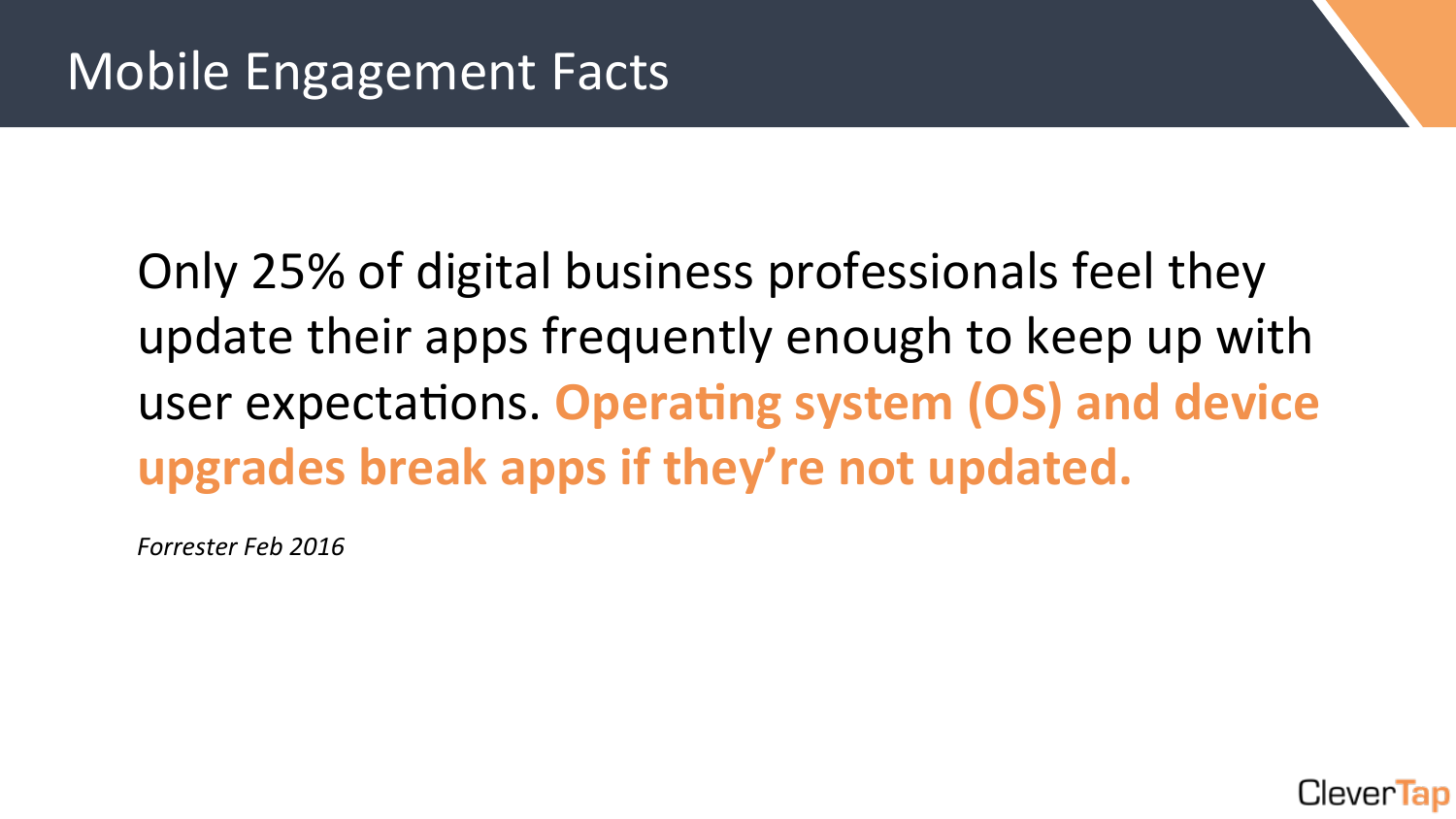## Why Do Users Uninstall Apps

#### Seven Key Factors

- 1. Immediate dissatisfaction
- 2. Doesn't like the sound or design
- 3. Sluggish performance and bugs
- 4. Doesn't provide enough engagement
- 5. App takes up too much space
- 6. Too many push notifications
- 7. Not intuitive or personalized

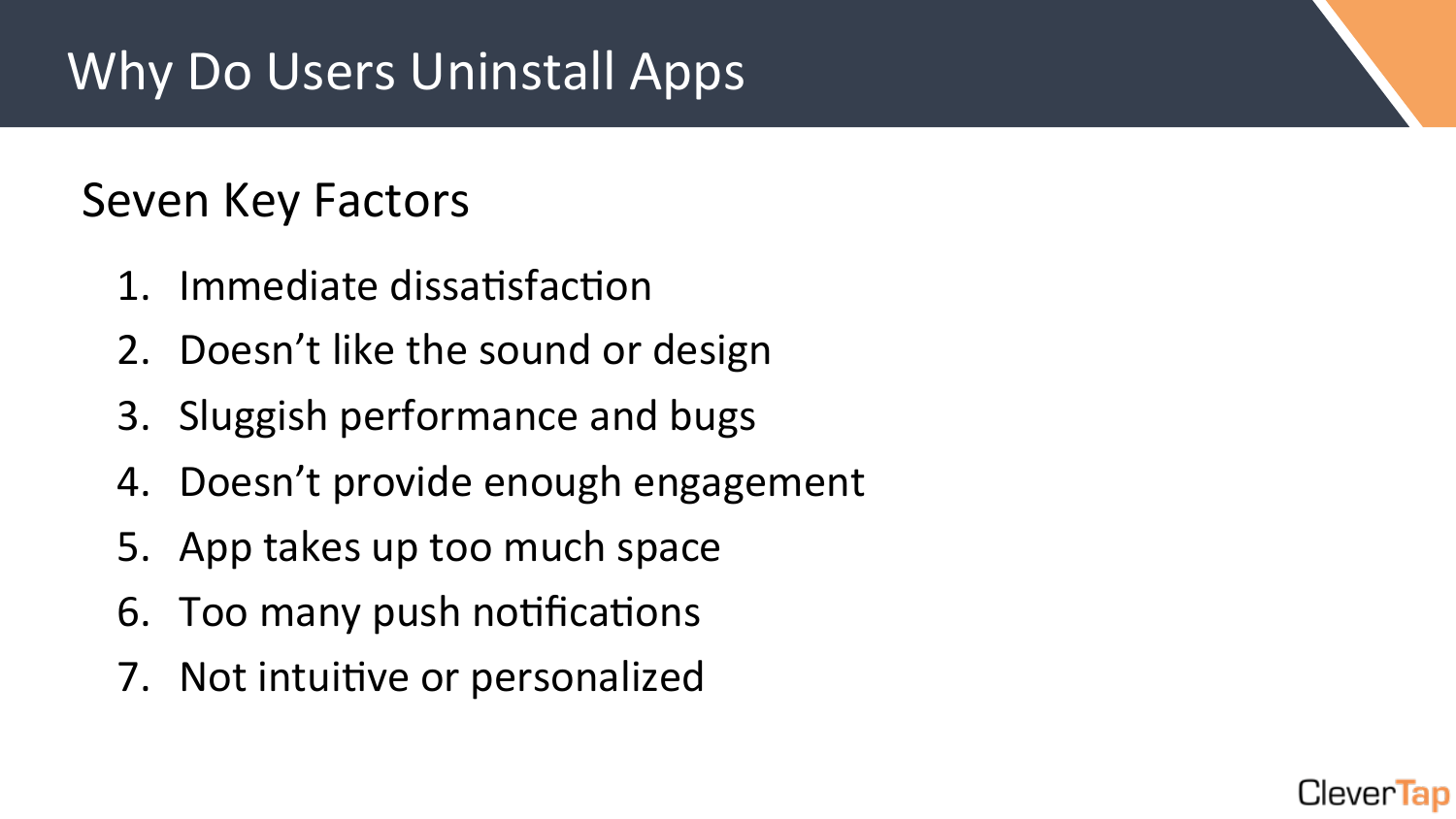#### How should Marketers and Developers define success metrics for promoting their app?

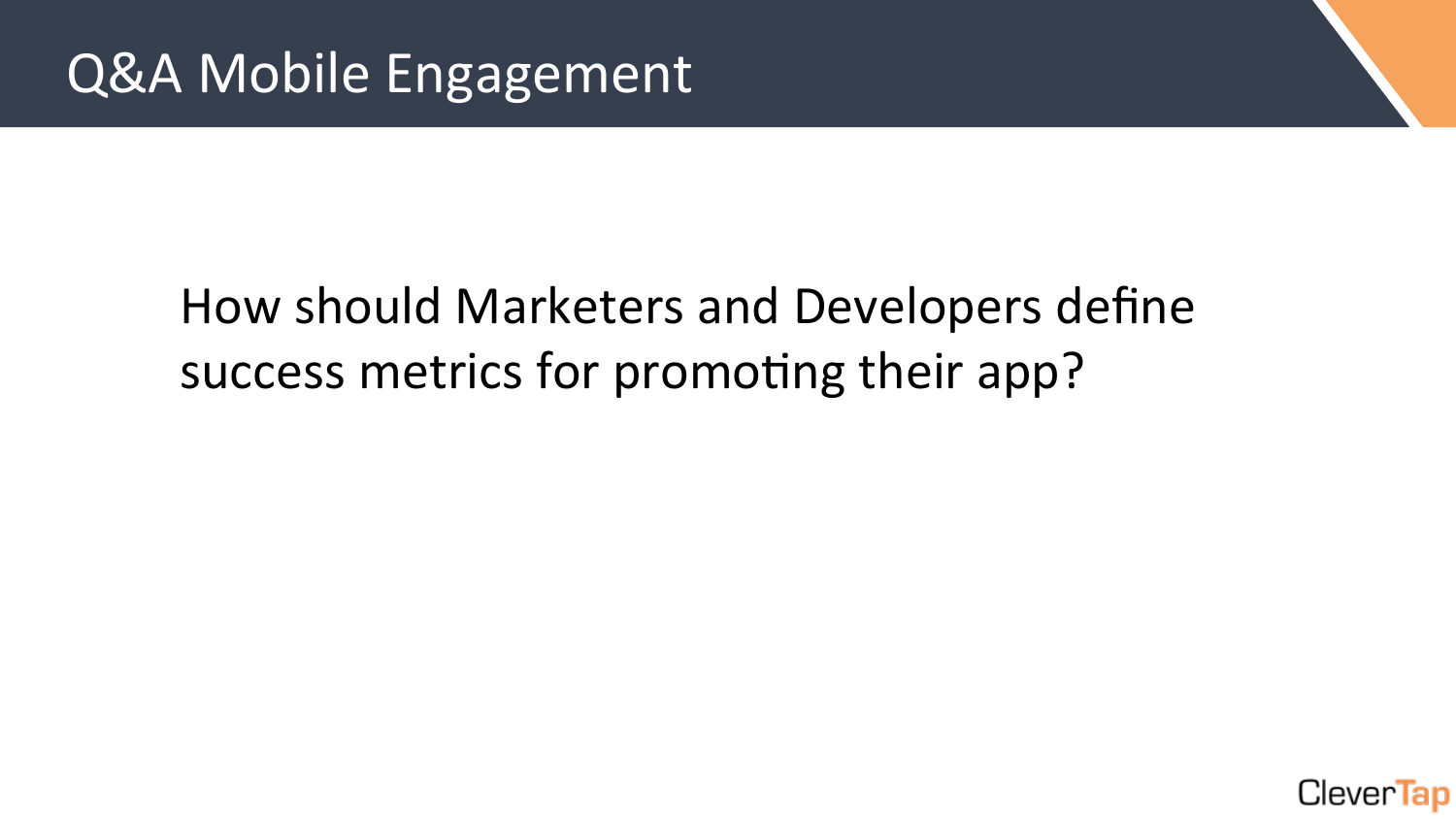#### Seven Key Questions

- 1. How many installs have I generated?
- 2. How much have these downloads cost?
- 3. How viral is my mobile app?
- 4. How many purchases have users made?
- 5. What is my user retention rate?
- 6. What is the most popular features in my app?
- 7. What is my churn rate?

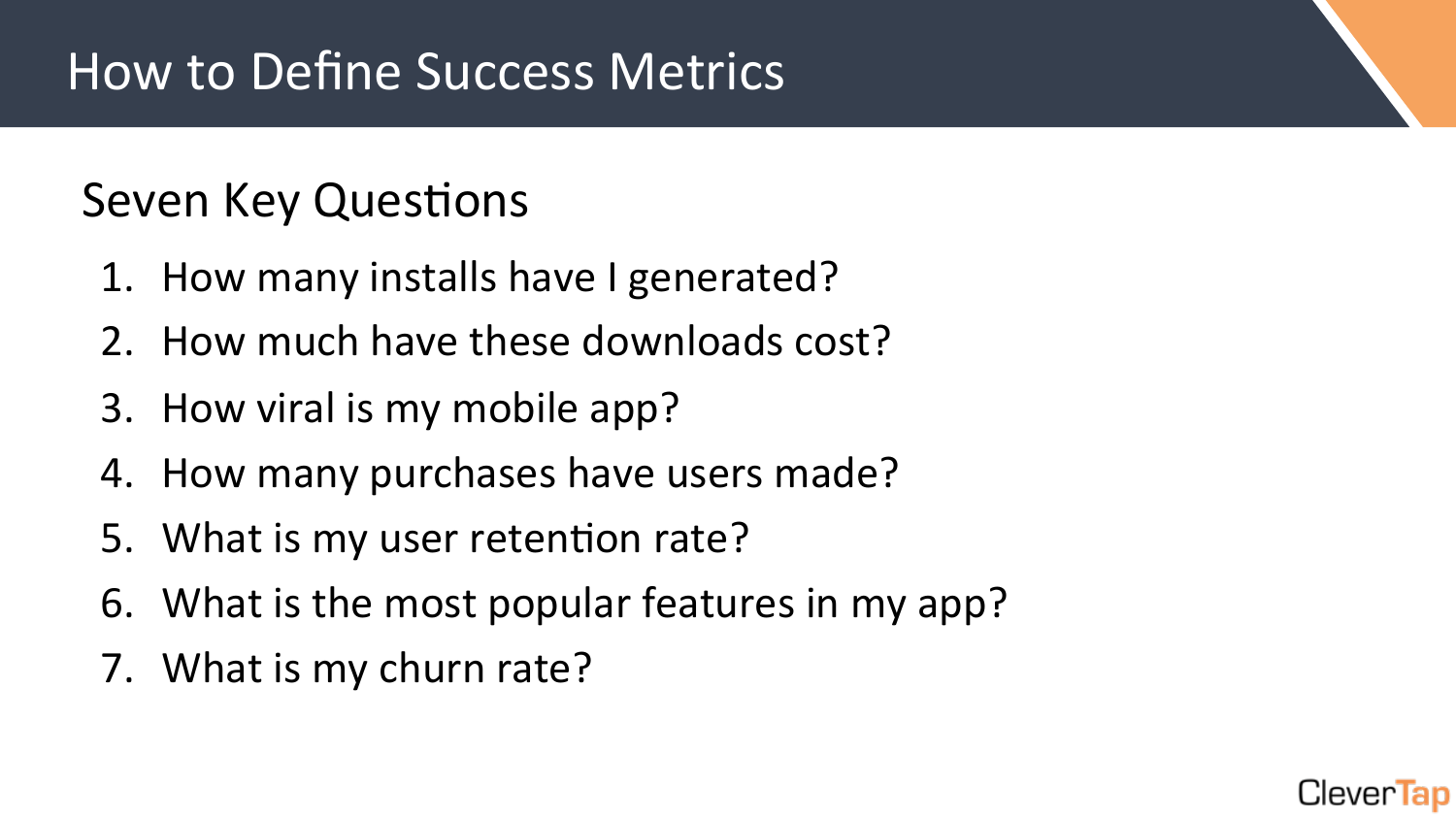#### What strategies should a Marketer and Developer use to track mobile engagement for their apps?

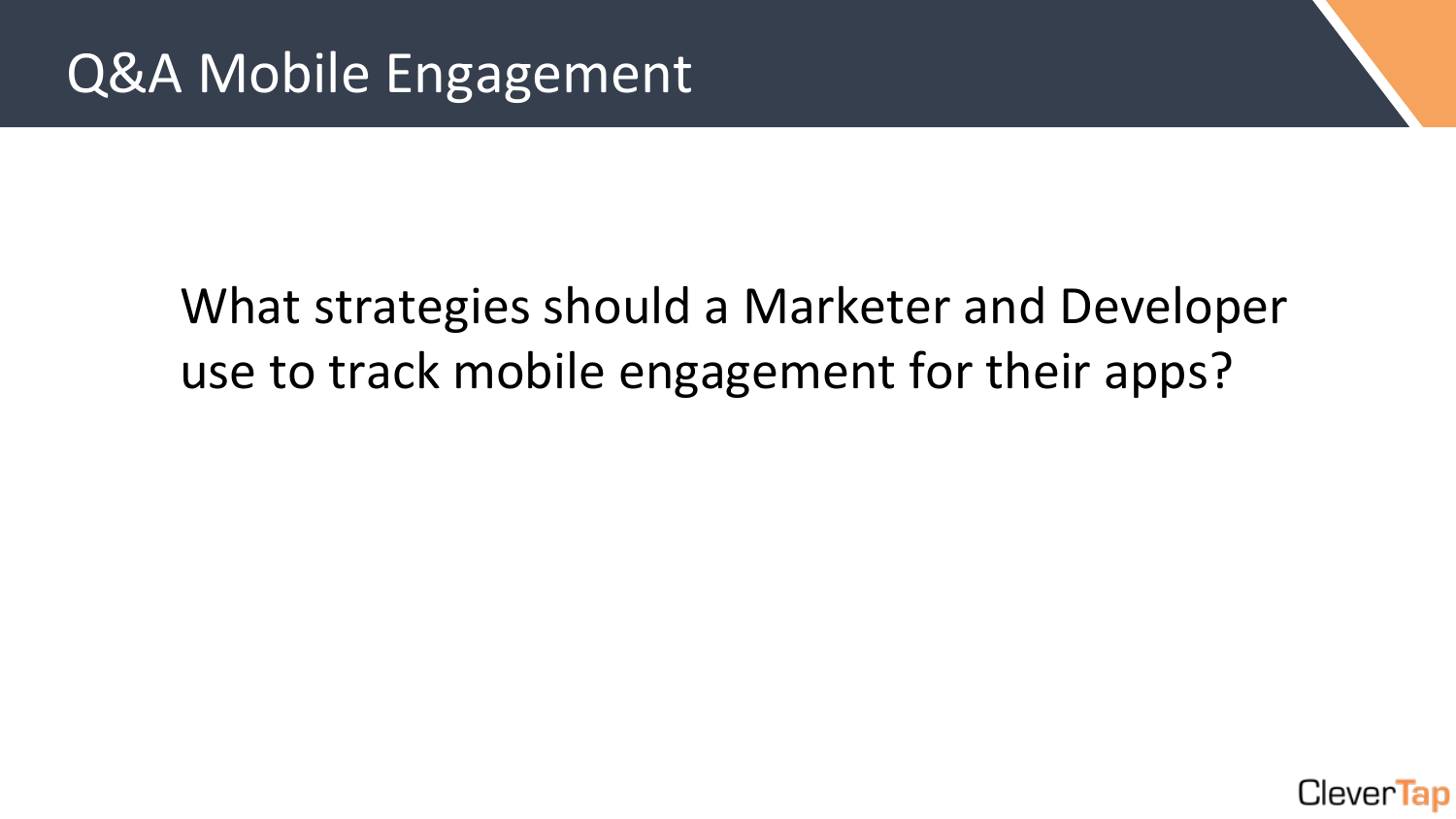#### Six Key Factors

- 1. Track event based interactions
- 2. Choose your engagement channel
- 3. Ask for opt in for Push Notifications
- 4. Create mobile moments to personalize the user's experience
- 5. Make social sharing easy to use
- 6. Use rewards to build brand loyalty
- 7. Monitor App Store reviews and communicate with your users

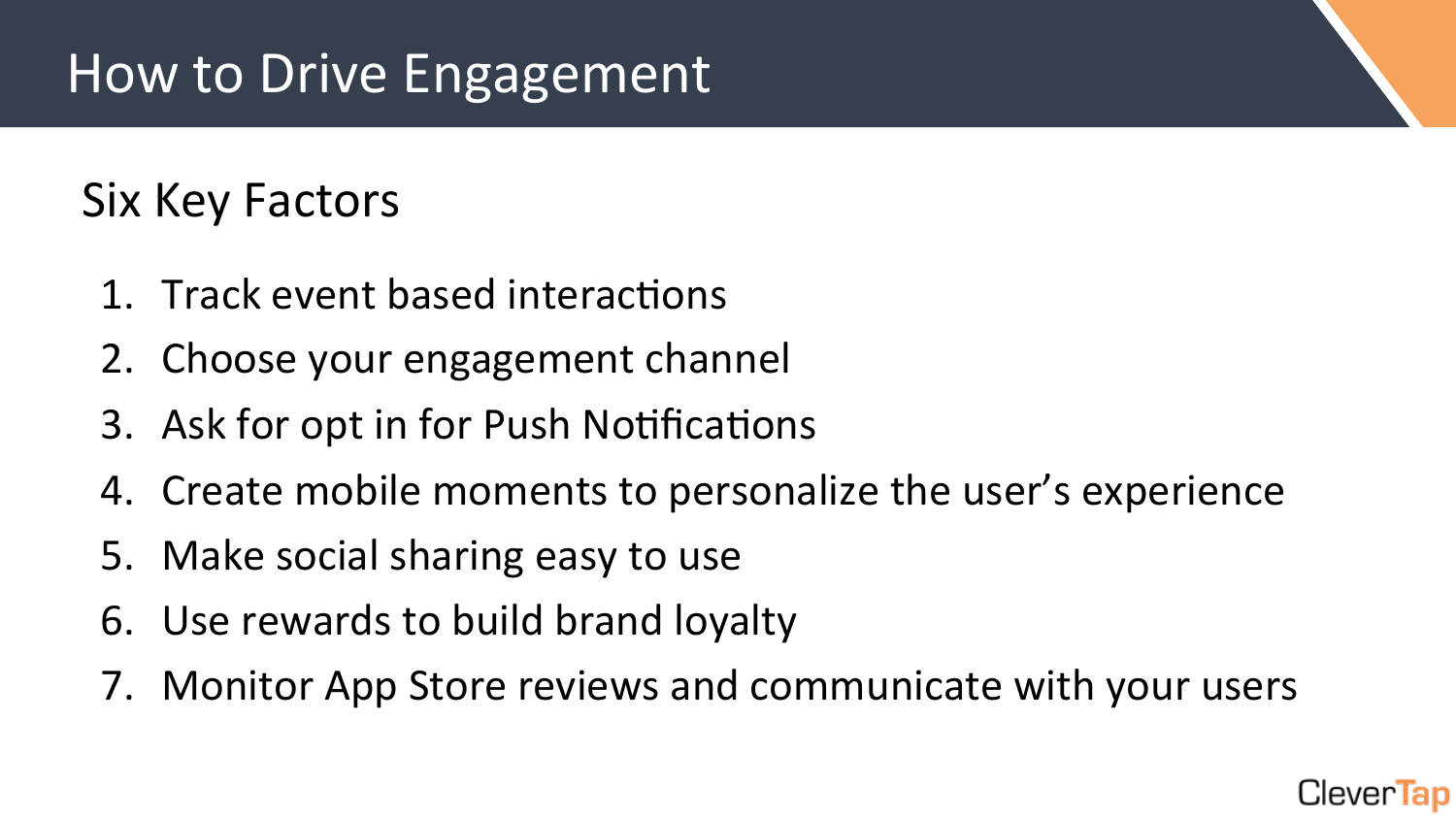More iOS users receive push notifications, but more Android users open them. 89% of iOS **app users** receive push notifications, while only 83% of Android app users do. The average open rate is **60% and 40% CTR.** 

*Forrester Report: Feb 2016* 

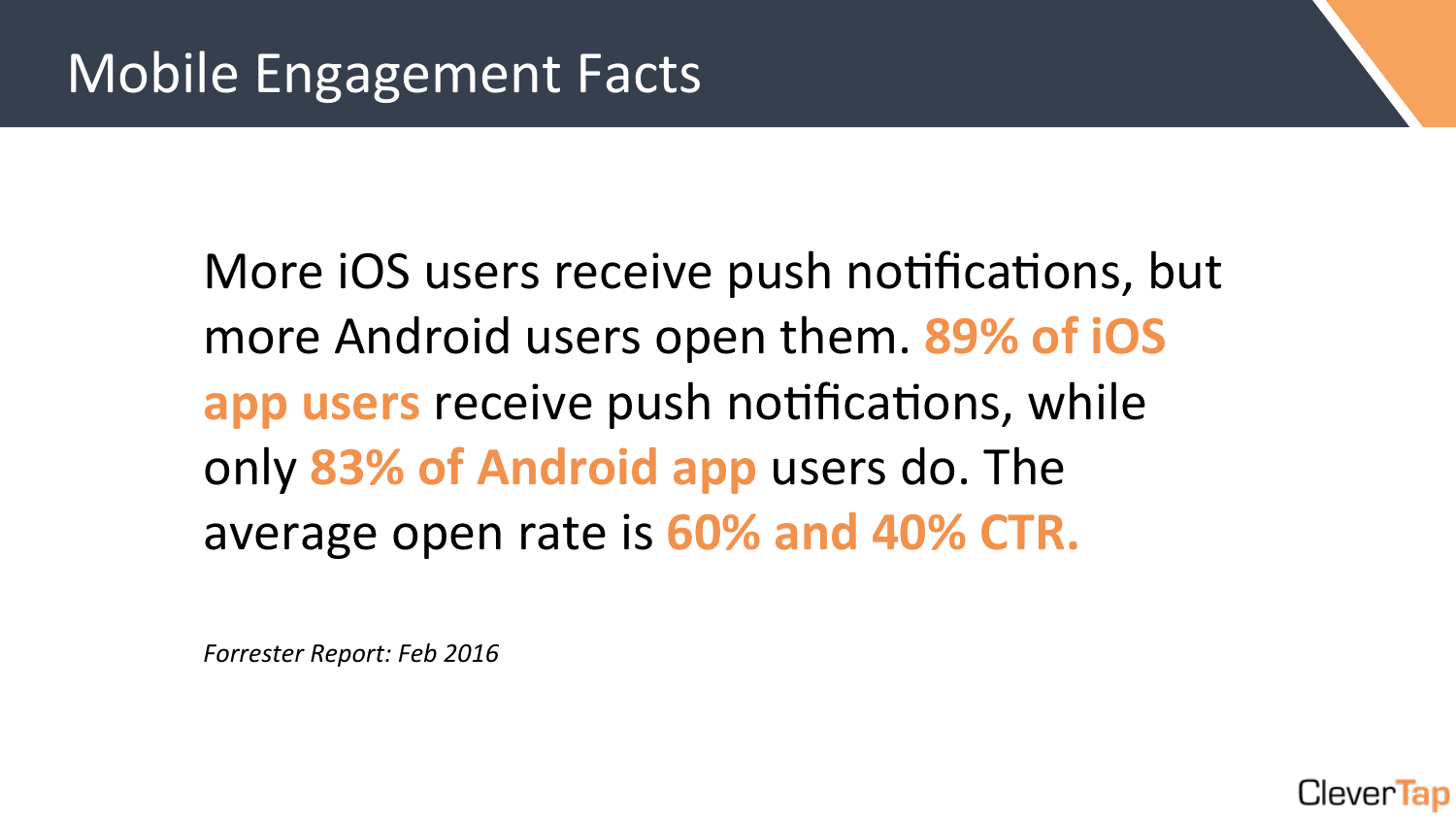### What best practices do you recommend for push notifications?

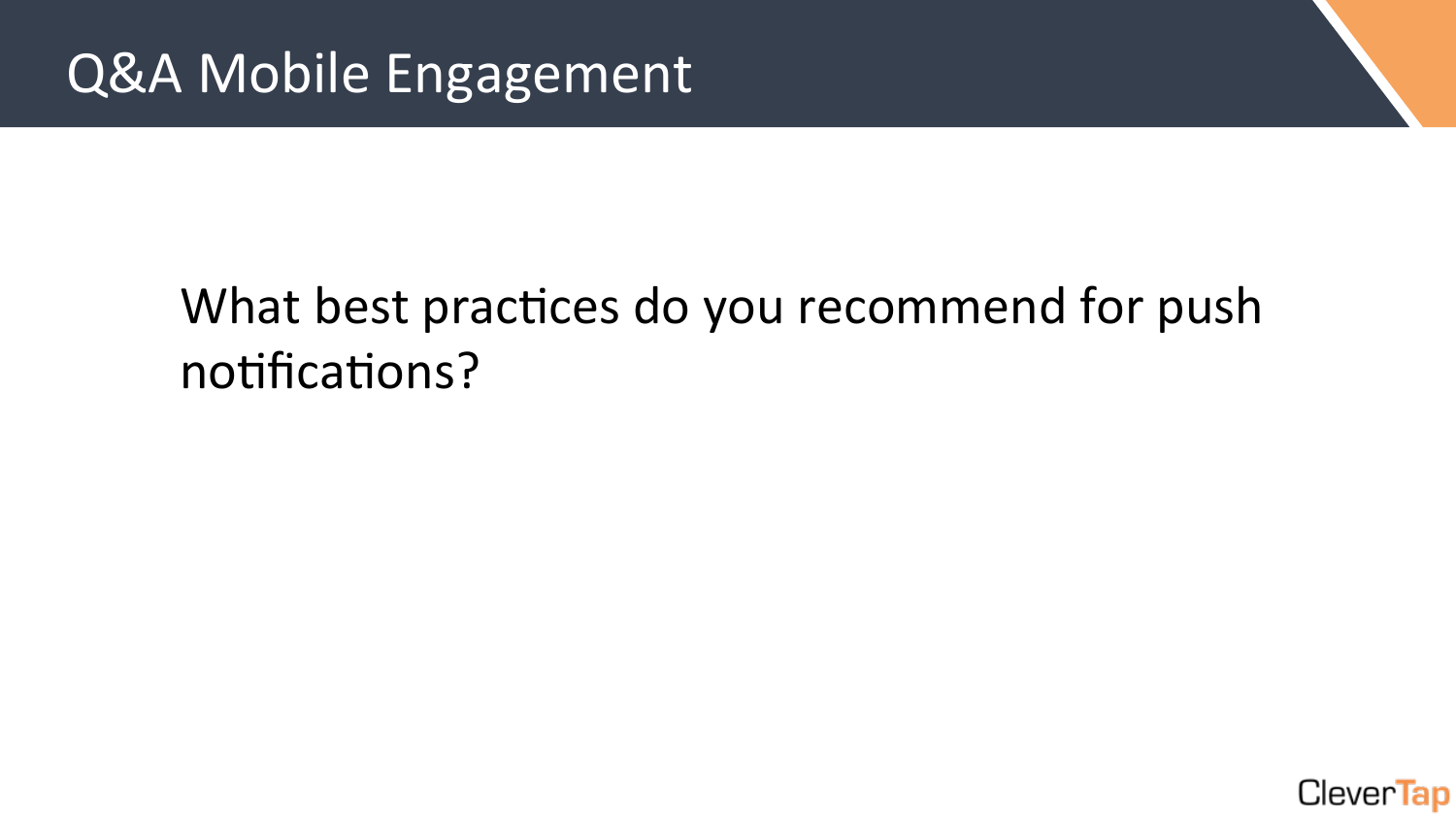#### Seven Key Factors

- 1. Offer real value, every single time  $\overline{f}$
- 2. Know your target audience
- 3. Allow your customer the ability to set preferences
- 4. Respect the power of real-time notifications
- 5. Offer easy opt in and opt out features
- 6. Don't over communicate
- 7. Personalize your message with mobile moments

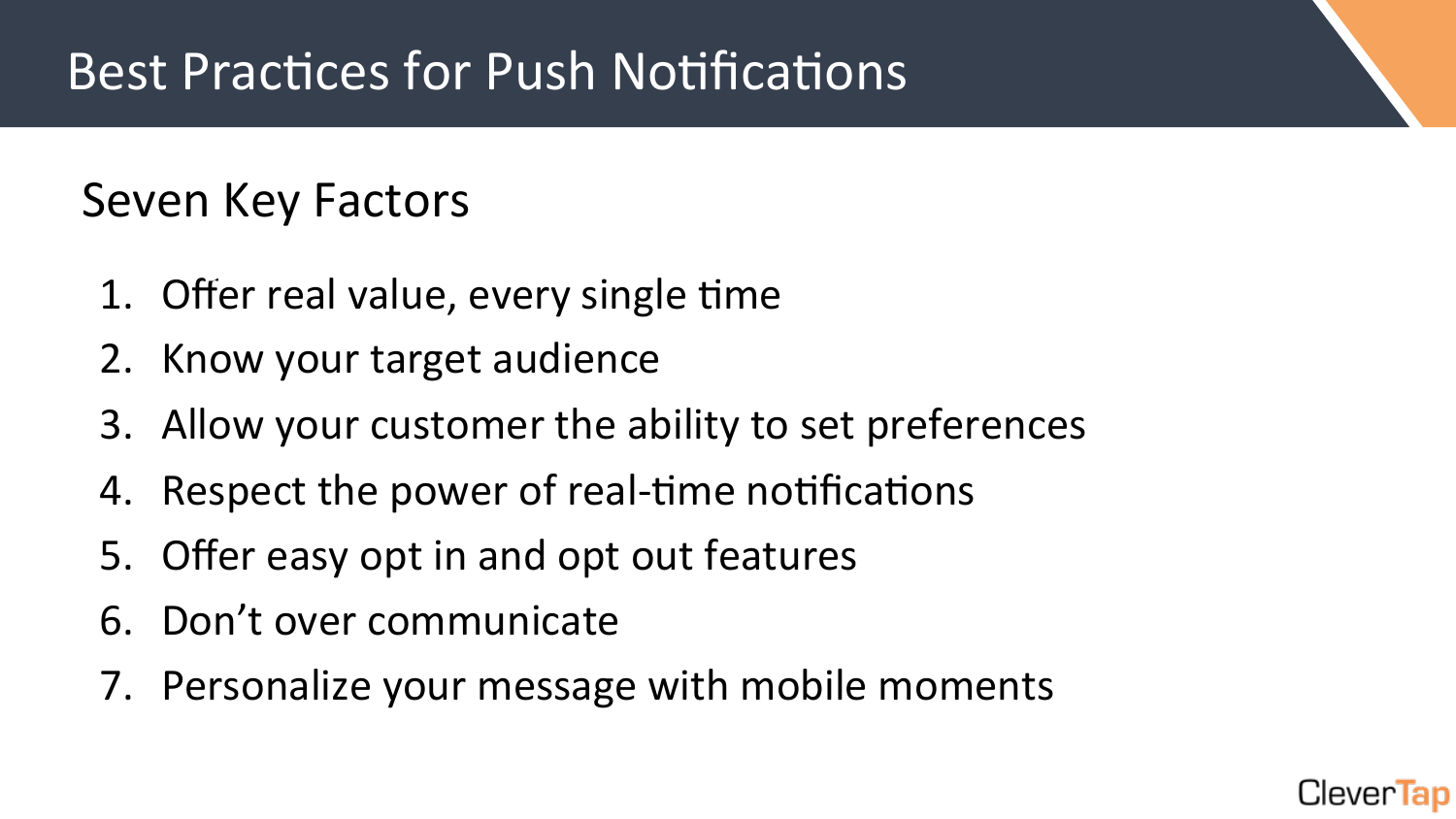#### TIP: Choose Your Engagement Strategy

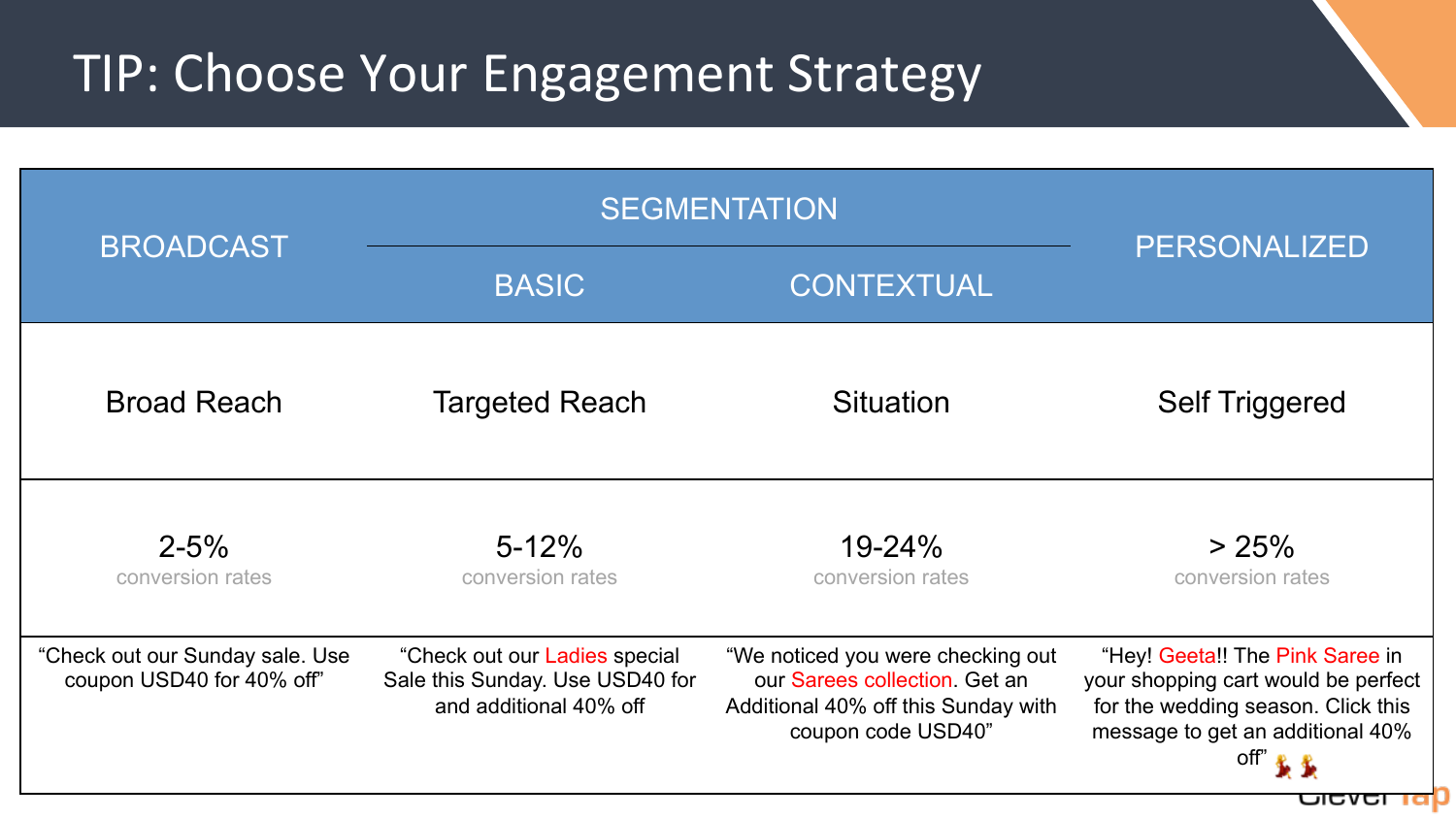Consumers want simplicity . . . Consumers are beginning to consolidate their mobile moments into a handful of mobile apps and platforms to accomplish tasks more easily. **They want to get in, get something done, and get out.** 

*Forrester Aug 2016* 

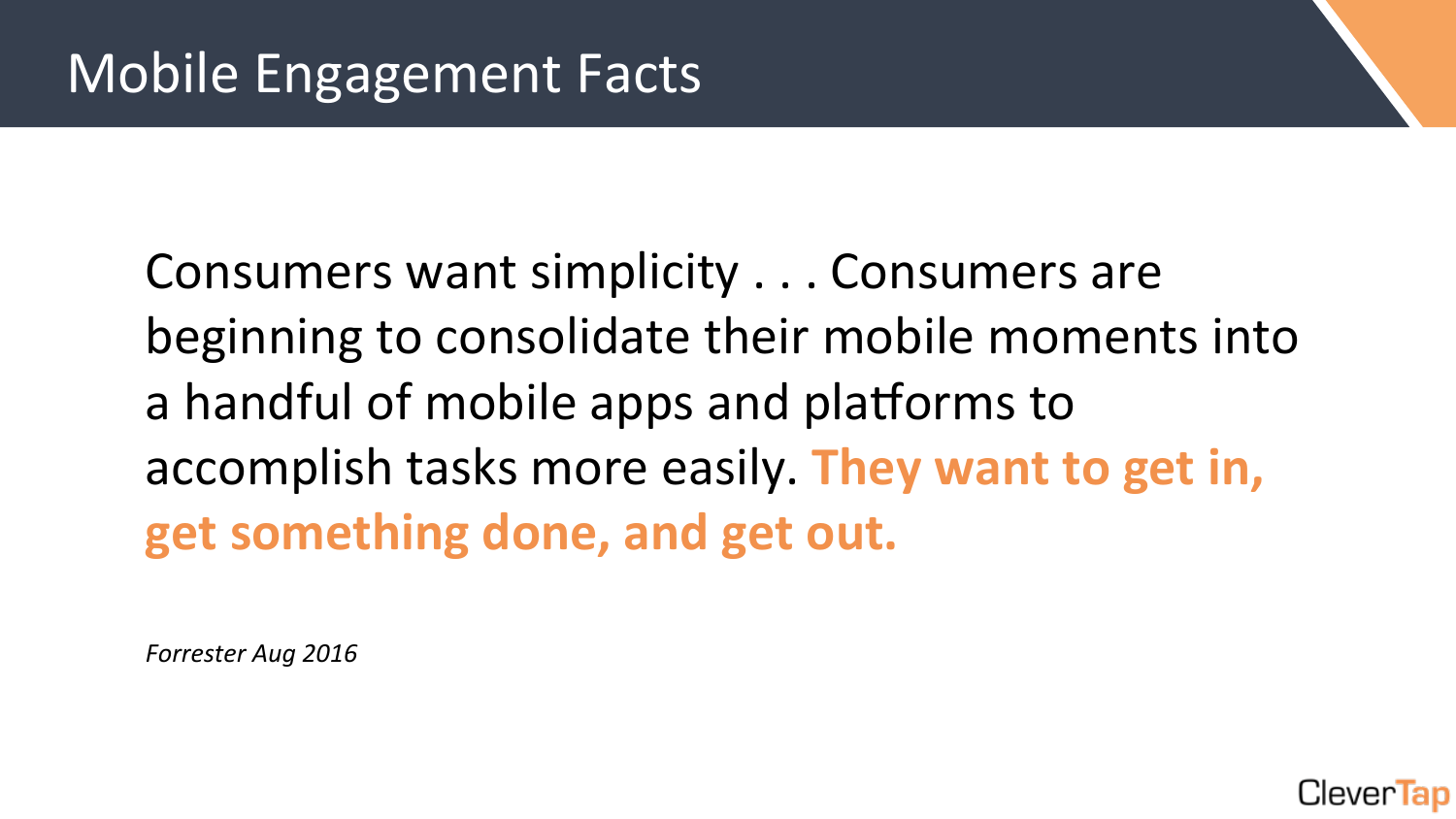### How should Marketers and Developers identify mobile moments in their app to increase engagement and retention?

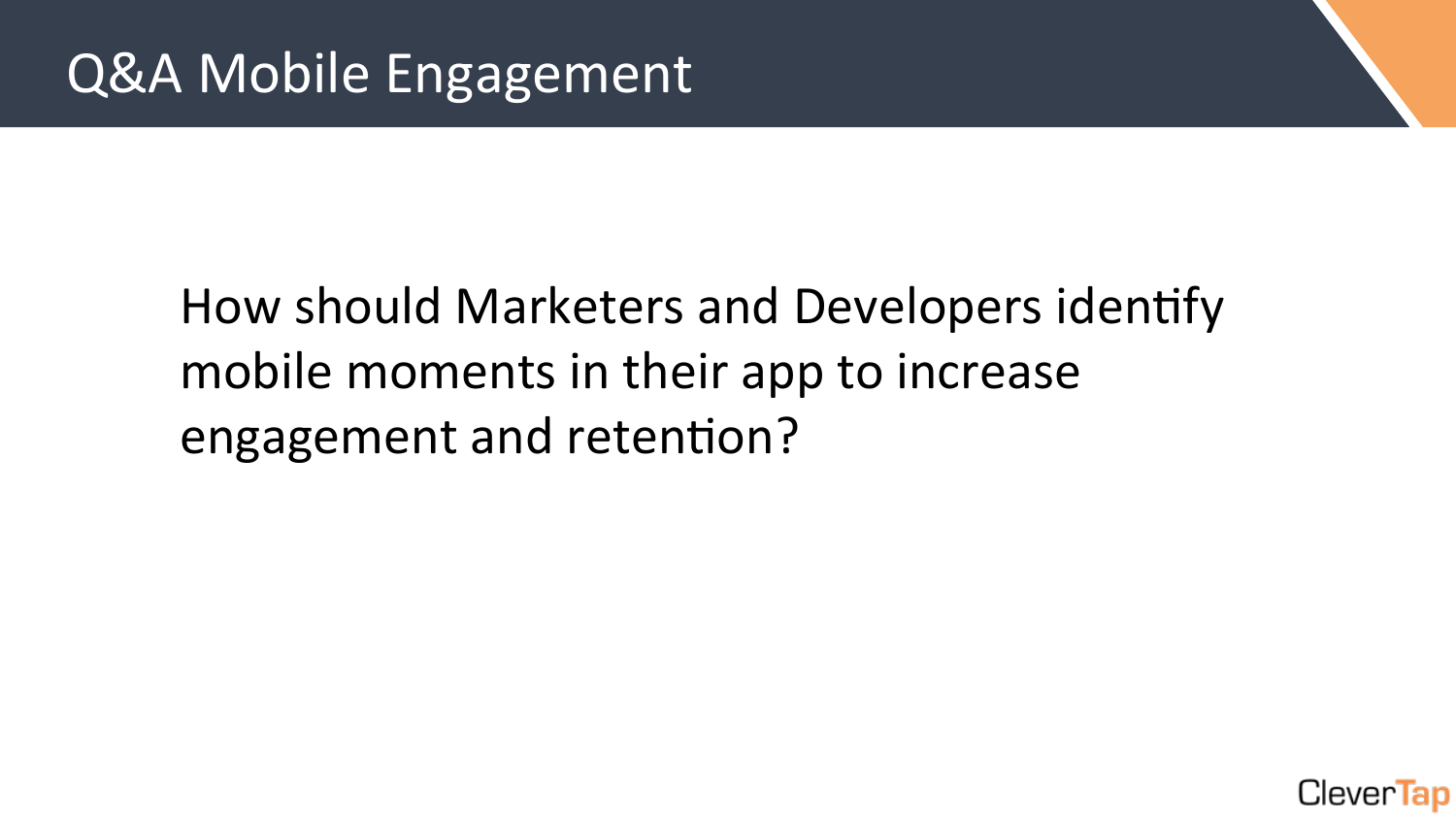#### TIP: Serve Customers in their Mobile Moments

#### Airline example based on user time



Clever**Tap**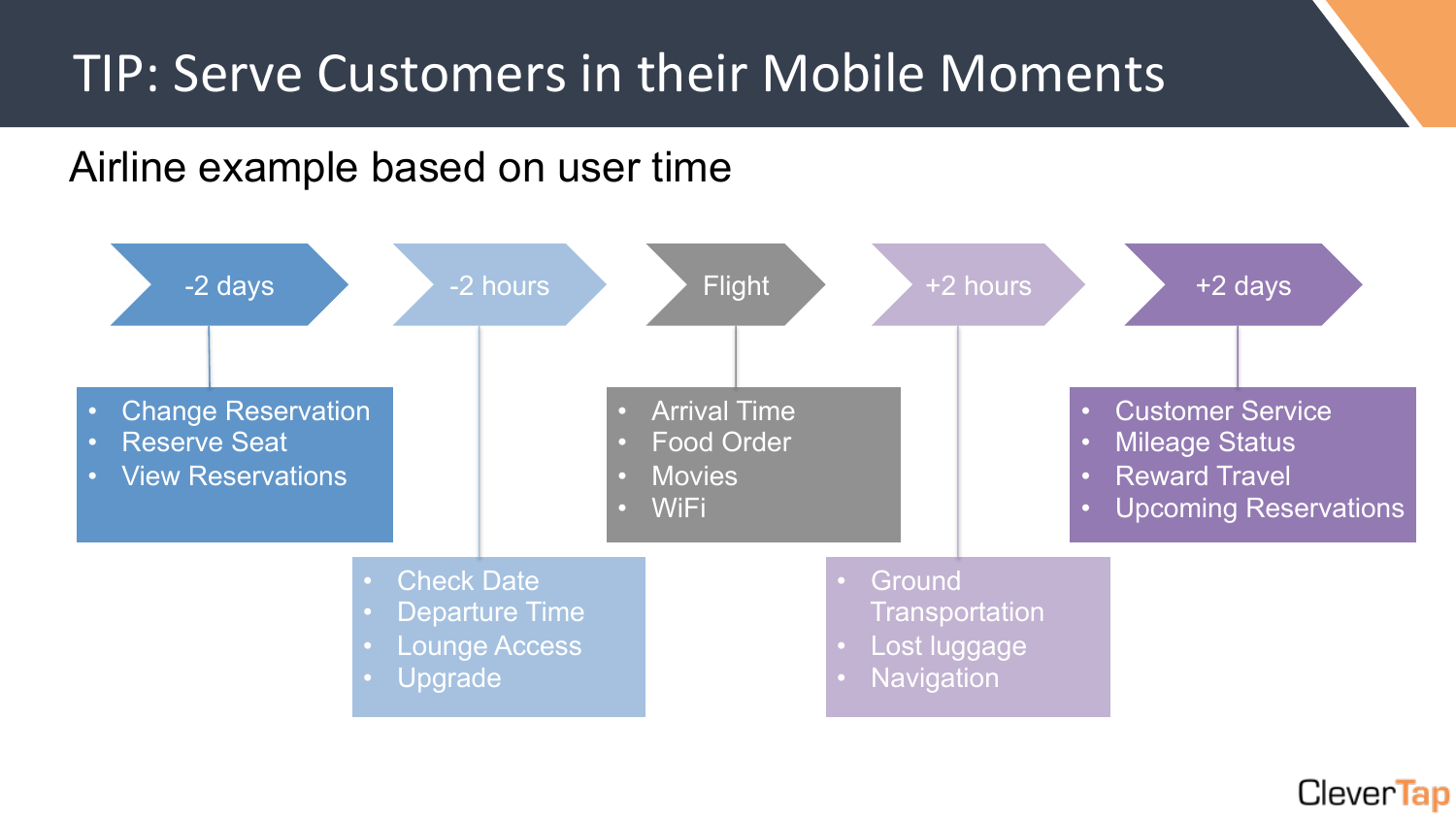#### What mobile engagement tips do you recommend for Marketers and Developers?

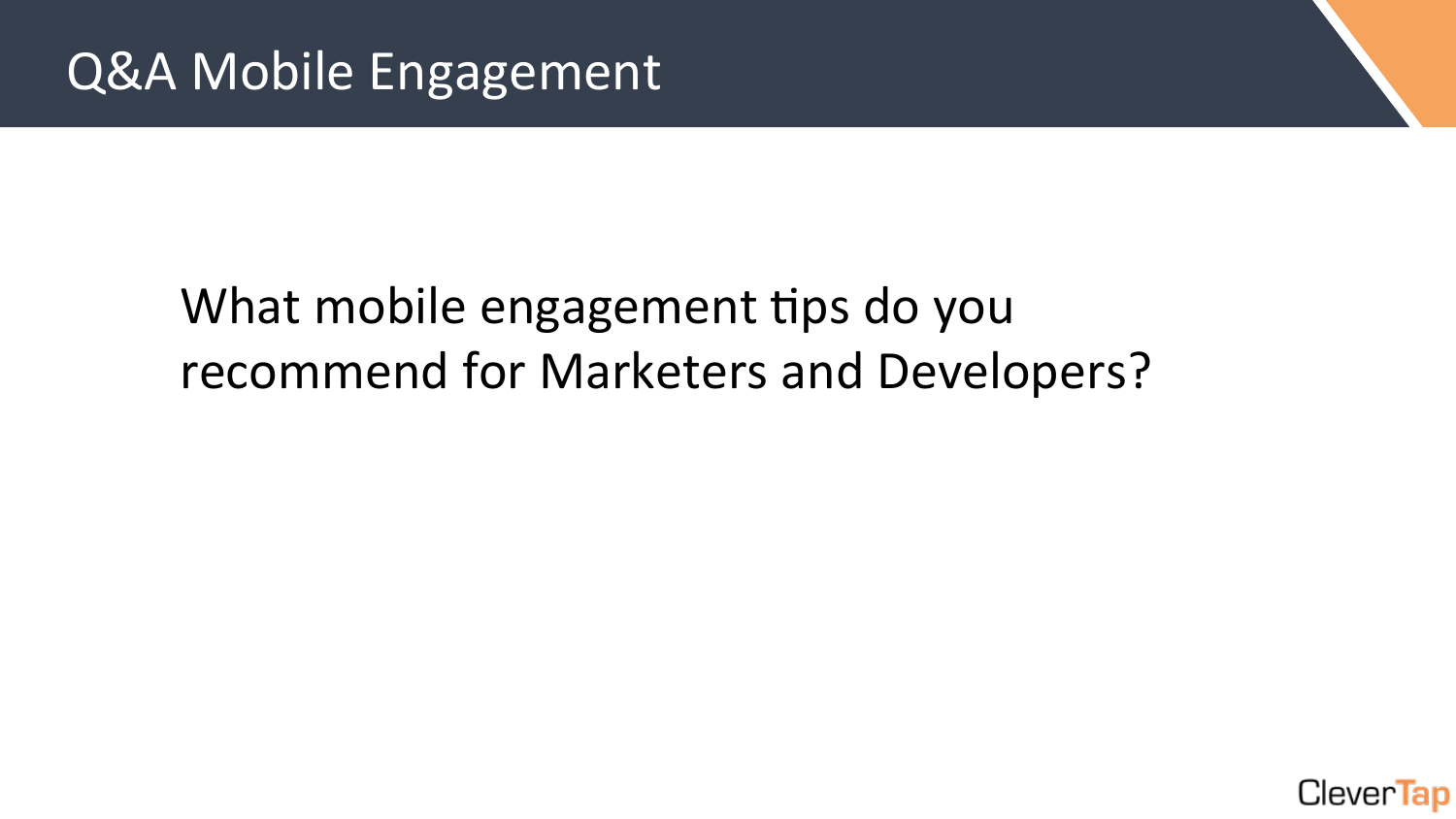### Top Metrics Everyone Should Track

| <b>Acquisition (Top of Funnel)</b> | # of Downloads<br>Attribution – from where<br>$\bullet$                                                                                     |
|------------------------------------|---------------------------------------------------------------------------------------------------------------------------------------------|
| <b>Activations</b>                 | • Are users Launching the app after Install?<br>• % of Downloads that App Launched                                                          |
| Retention                          | Are users coming back?<br>$\bullet$<br>Ex: Day 1, 3, 7 after $1st$ Launch<br>$\bullet$                                                      |
| Engagement                         | Are users performing key activities? How<br>$\bullet$<br>frequently?                                                                        |
|                                    | - App Launch $\rightarrow$ View Item $\rightarrow$ Exit<br>$-$ AL $\rightarrow$ Search $\rightarrow$ View Items (5x) $\rightarrow$ Purchase |

\*Time spent not necessarily important

#### CleverTap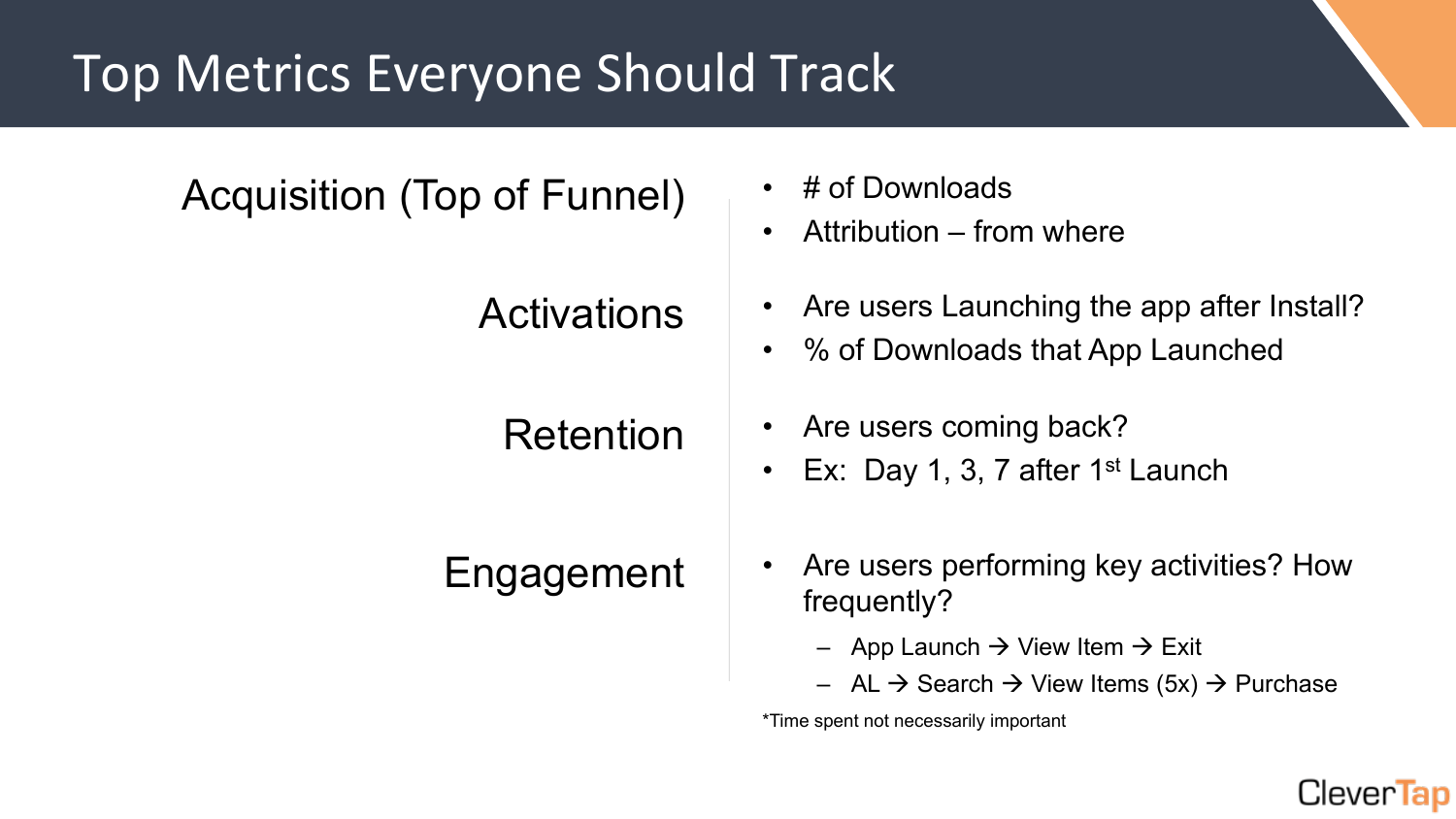### Top Metrics Everyone Should Track

## Uninstalls • Are users keeping my app? • 3 of 4 apps uninstalled after 1<sup>st</sup> Launch Drop Offs • Are users completing key activities Reachability | • Can I contact my users? By what channel?

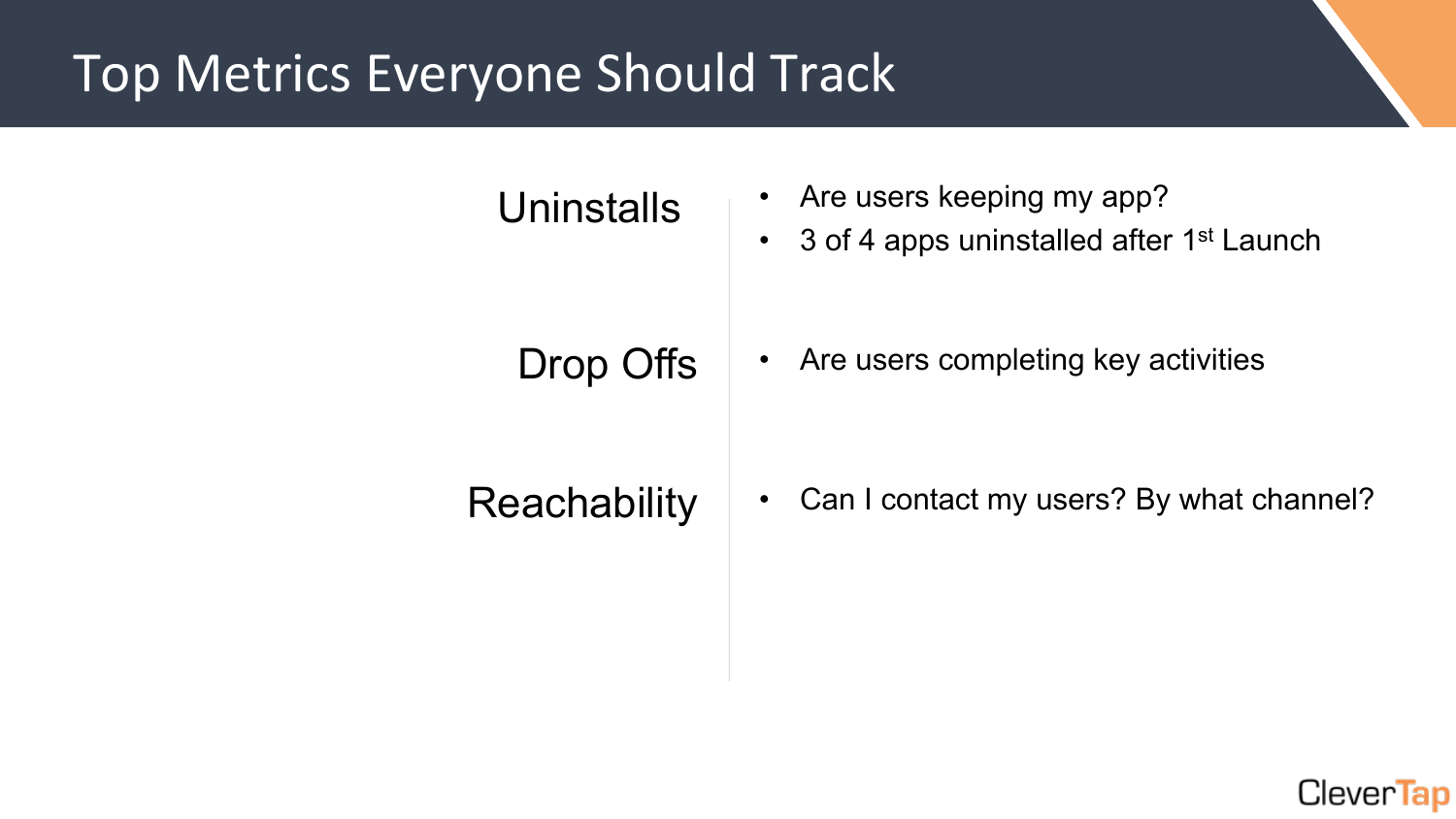Forty-one percent of adult smartphone owners (ages 16+) first learn about an app by speaking to friends and family, and 16% of them learned of a new app via social networking websites such as **Facebook.** 

*Forrester April 2015* 

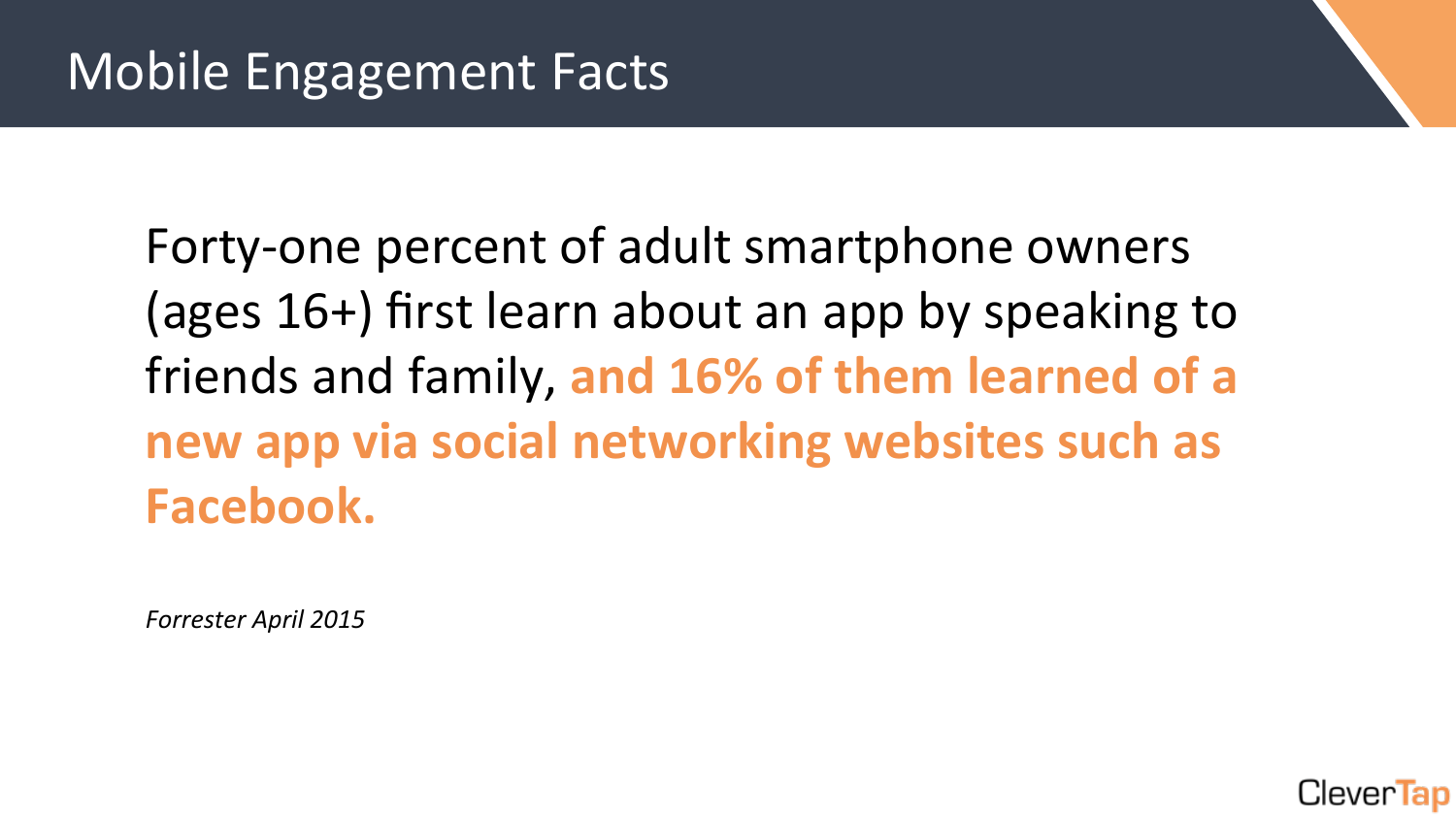## How important is social media for Marketers and Developers to drive downloads of their mobile app?

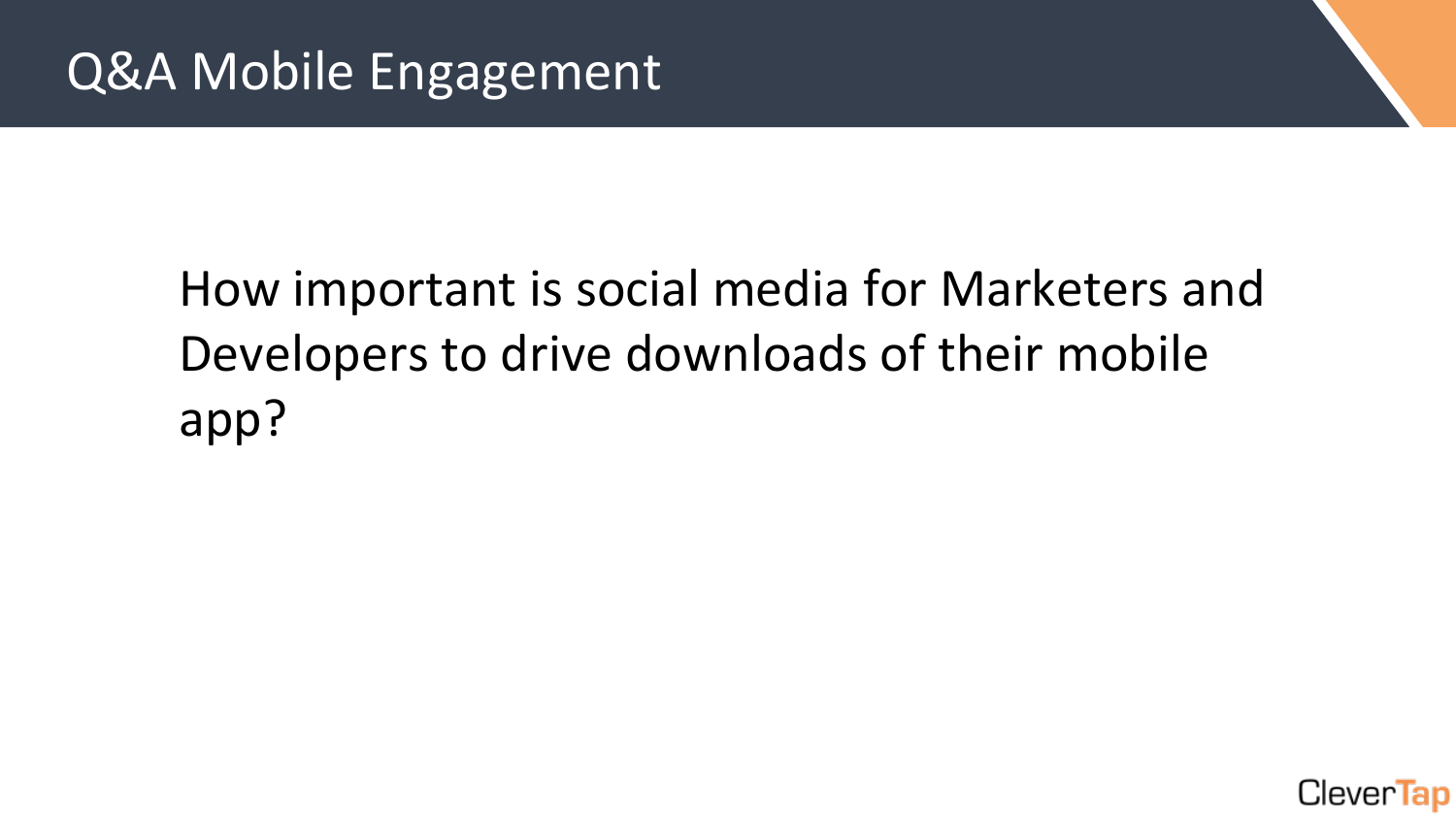Promoting your app across social channels is essential to gain traction and to drive downloads of your app. **Facebook is the obvious first pick for any app and** defined targeting is critical to any successful advertising campaign.

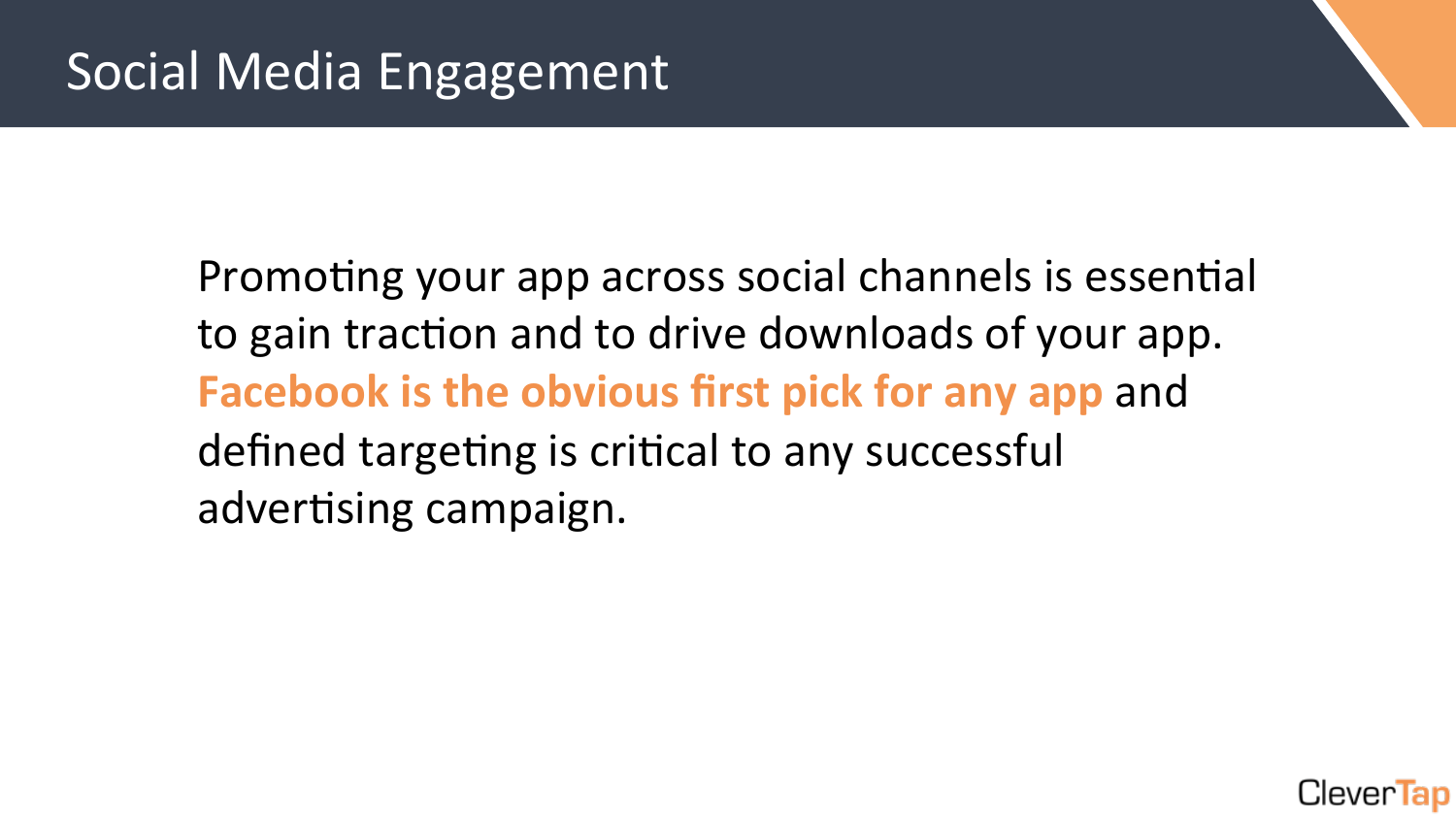## **LLYHUUE**

Cost per transaction



**Flyrobe** is a fashion rental service, your On-Demand Wardrobe for every occasion; from brunches to official lunches, from club nights to weddings.

#### **Challenge**

Decrease CPT on FB ads and increase sell through

Case Study

#### **Solution**

Using CT segmentation, they targeted users by shopping habits – most engagement customers, added to cart, uninstalled app and they were able to use this information to decrease cost of Facebook Advertising

Clever Tap

With CleverTap, their Cost Per Transaction for Retargeting campaigns was reduced by 10X.